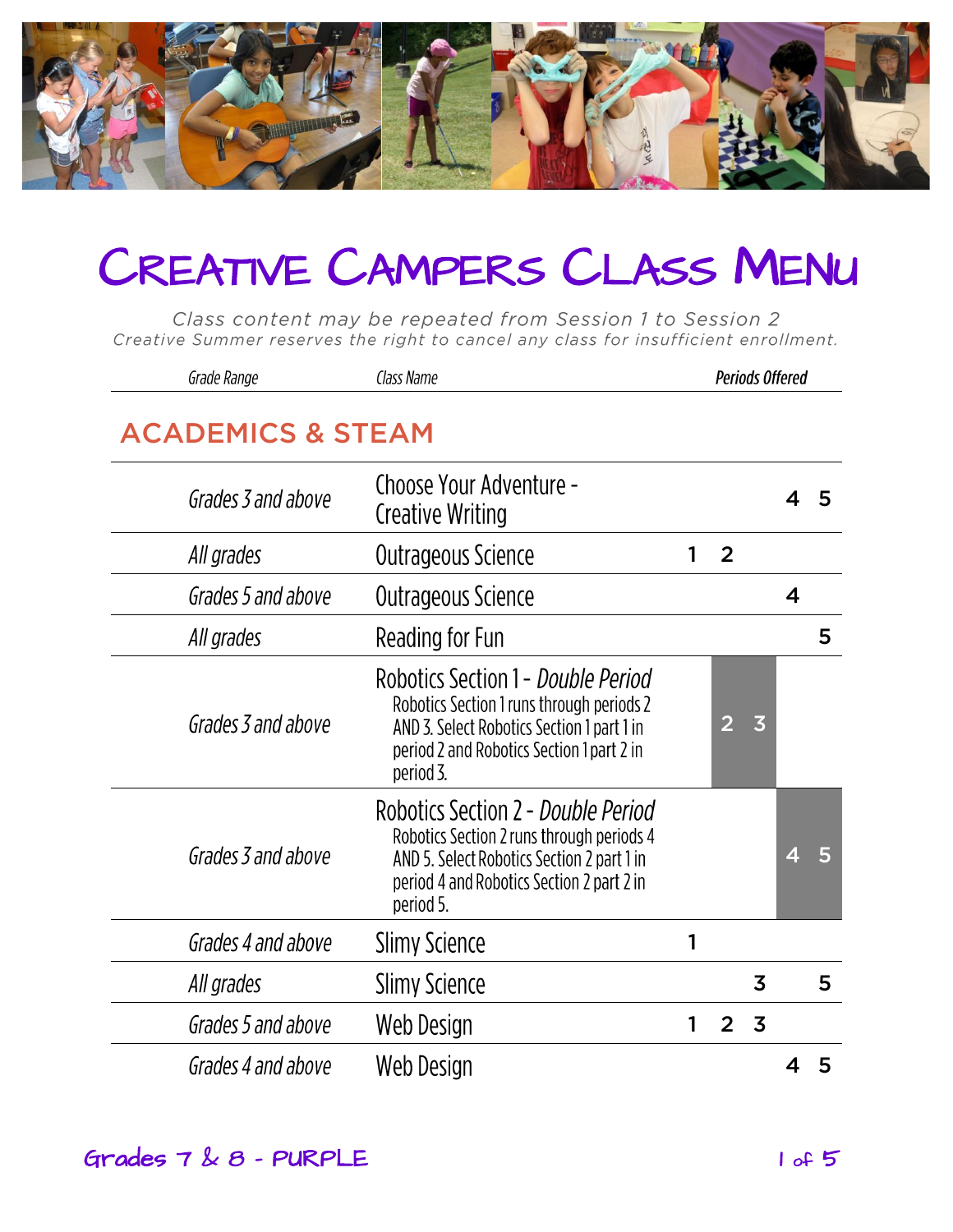Class content may be repeated from Session 1 to Session 2 Creative Summer reserves the right to cancel any class for insufficient enrollment.

|              | Grade Range        | Class Name             |   |                | <b>Periods Offered</b> |   |   |
|--------------|--------------------|------------------------|---|----------------|------------------------|---|---|
| <b>DANCE</b> |                    |                        |   |                |                        |   |   |
|              | All grades         | <b>Barre Fitness</b>   |   |                | 2 <sub>3</sub>         |   |   |
|              | All grades         | Cardio Dance           |   |                |                        | 4 |   |
|              | Grades 4 and above | Dance Team             |   | 2              |                        | 4 |   |
|              | Grades 4 and above | Hip Hop Dance          | 1 | $\overline{2}$ |                        |   |   |
|              | Grades 5 and above | Intro to Break Dancing |   |                |                        |   | 5 |
|              | All grades         | <b>Modern Dance</b>    |   |                |                        |   | 5 |
|              | All grades         | Pom Poms               |   |                | 3                      |   |   |
|              |                    |                        |   |                |                        |   |   |

### **DRAMA & THEATER**

| Grades 5 and above | <b>Curtain Call - The Musical -</b><br>Double Period<br>Curtain Call - The Musical runs through<br>periods 4 AND 5. Select Curtain Call part 1 in<br>period 4 and Curtain Call part 2 in period 5. |  |    |  |
|--------------------|----------------------------------------------------------------------------------------------------------------------------------------------------------------------------------------------------|--|----|--|
| Grades 5 and above | Improvisation                                                                                                                                                                                      |  | .S |  |
| Grades 4 and above | Theater Workshop                                                                                                                                                                                   |  |    |  |
|                    |                                                                                                                                                                                                    |  |    |  |

| All grades         | Chess        |  |   |
|--------------------|--------------|--|---|
| Grades 4 and above | Debate       |  | כ |
| All grades         | Games Galore |  |   |

#### Grades  $7 \& 8$  - PURPLE 2 of 5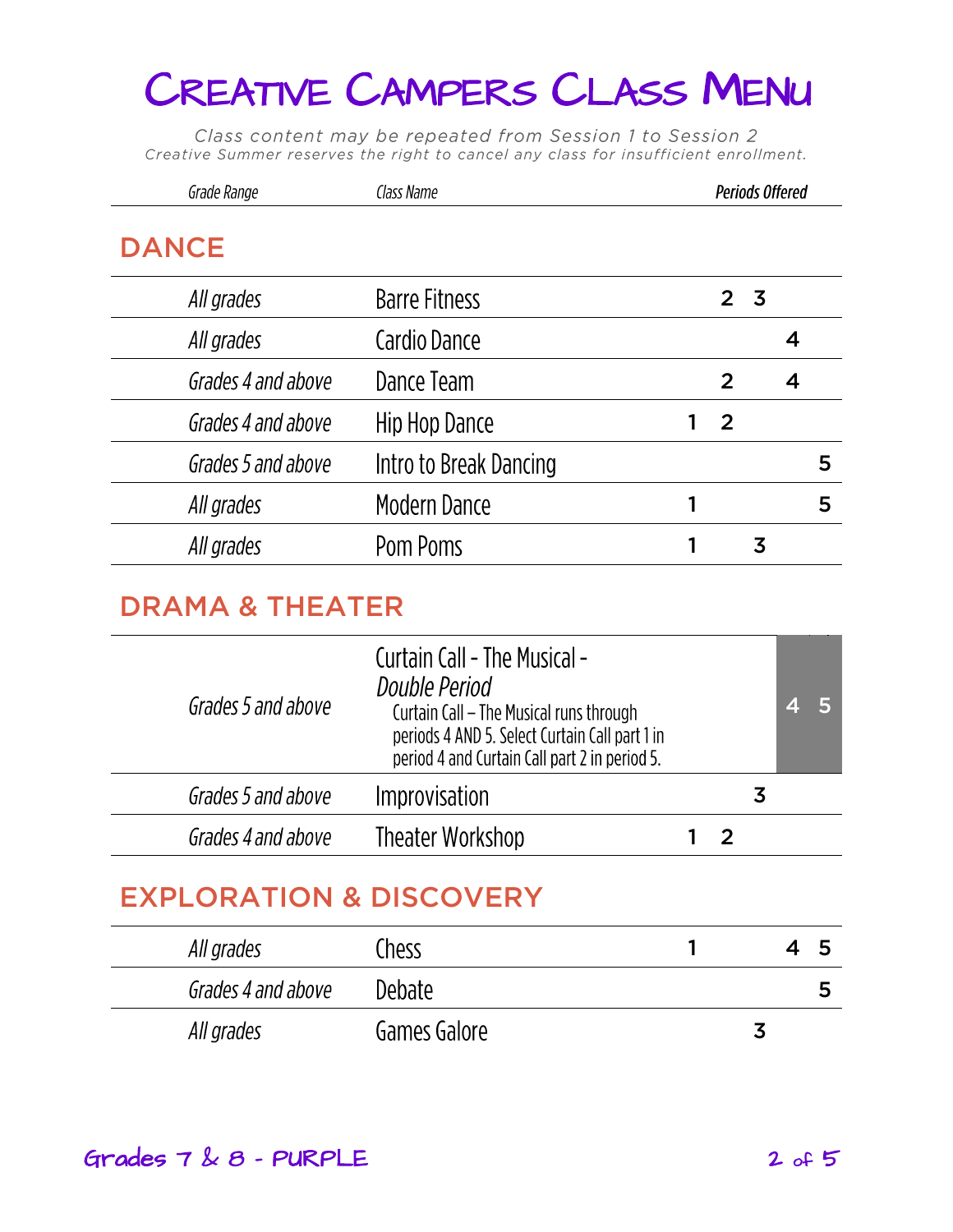Class content may be repeated from Session 1 to Session 2 Creative Summer reserves the right to cancel any class for insufficient enrollment.

#### Grade Range Class Name

**Periods Offered** 

### **EXPLORATION & DISCOVERY, continued**

| Grades 4 and above | Leadership Seminar for Girls -<br>Double Period<br>Leadership Seminar for Girls runs through<br>periods 2 AND 3. Select Leadership Seminar<br>for Girls part 1 in period 2 and Leadership<br>Seminar for Girls part 2 in period 3. |  | $\overline{3}$ |  |
|--------------------|------------------------------------------------------------------------------------------------------------------------------------------------------------------------------------------------------------------------------------|--|----------------|--|
| All grades         | Newspaper                                                                                                                                                                                                                          |  |                |  |
| Grades 6 and above | <b>Relaxation Station</b>                                                                                                                                                                                                          |  |                |  |
| Grades 4 and above | Sign Language                                                                                                                                                                                                                      |  |                |  |
|                    |                                                                                                                                                                                                                                    |  |                |  |

#### **MUSIC**

| All grades         | <b>Broadway Melodies</b> |                |         | $\overline{4}$ | - 5 |
|--------------------|--------------------------|----------------|---------|----------------|-----|
| All grades         | Guitar                   |                | 2 3 4 5 |                |     |
| All grades         | Piano                    | 2 <sub>3</sub> |         |                |     |
| Grades 5 and above | Pitch Perfect            |                | 3       |                |     |
| All grades         | Sing!                    | 2              |         |                |     |
| Grades 4 and above | Singer / Songwriter      |                |         |                | 5   |
| All grades         | <b>Ukulele</b>           |                | 3       |                |     |
|                    |                          |                |         |                |     |

#### **SPORTS & FITNESS**

| Grades 4 and above Archery |            | 1 2 3 4 5 |  |  |
|----------------------------|------------|-----------|--|--|
| Grades 5 and above         | Basketball |           |  |  |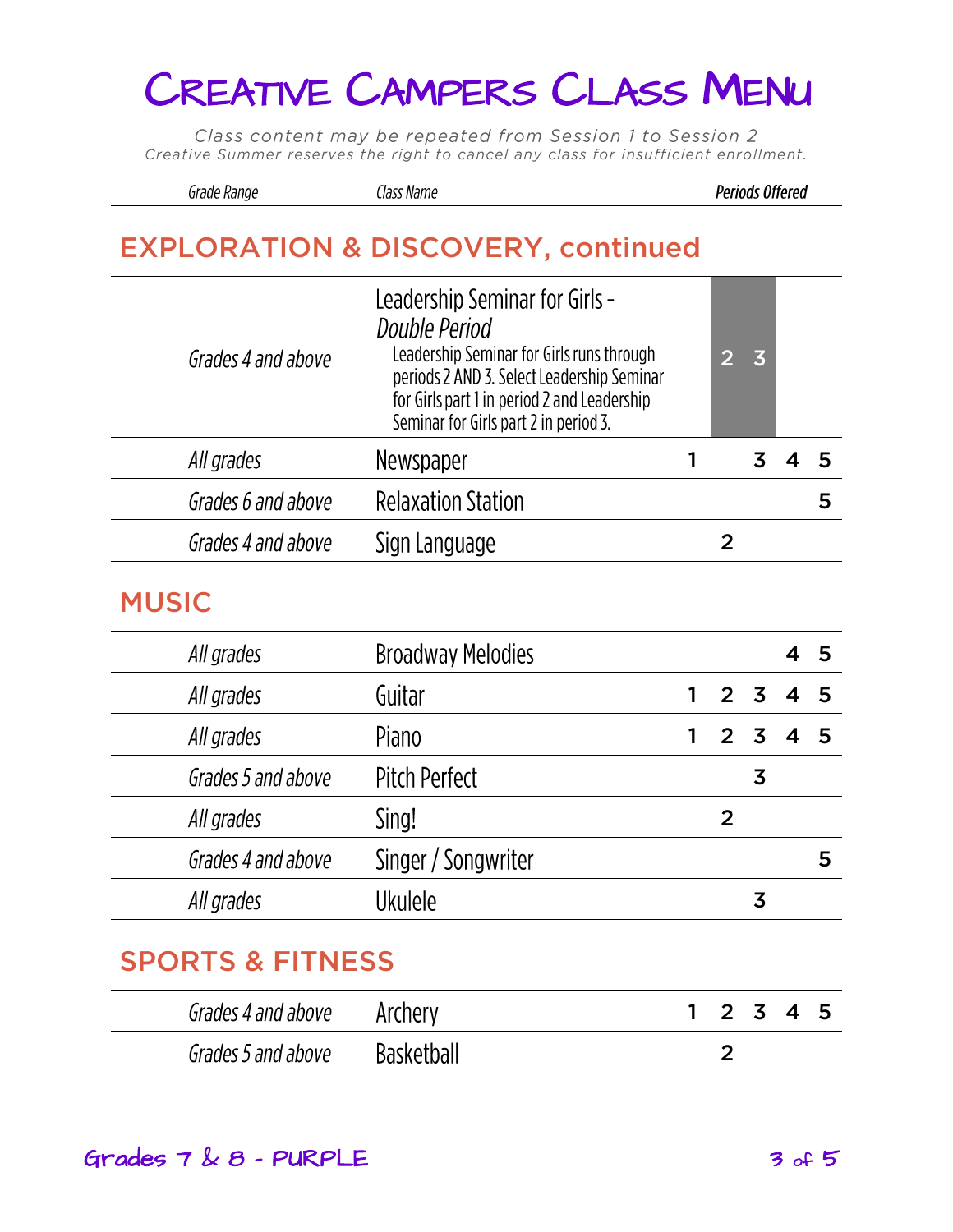Class content may be repeated from Session 1 to Session 2 Creative Summer reserves the right to cancel any class for insufficient enrollment.

| Grade Range | Class Name | <b>Periods Offered</b> |
|-------------|------------|------------------------|
|-------------|------------|------------------------|

#### **SPORTS & FITNESS, continued**

| Grades 4 and above | Dodgeball                |   |                |                         |   |   |
|--------------------|--------------------------|---|----------------|-------------------------|---|---|
| Grades 5 and above | Dodgeball                |   |                | $\overline{\mathbf{3}}$ |   |   |
| All grades         | Golf                     |   |                |                         | 4 | 5 |
| All grades         | Lacrosse                 |   | $\overline{2}$ |                         |   |   |
| Grades 4 and above | <b>Multi-Sports</b>      |   | $\overline{2}$ |                         |   |   |
| Grades 4 and above | <b>Personal Fitness</b>  |   |                |                         | 4 | 5 |
| Grades 4 and above | Ping Pong                |   |                |                         | 4 |   |
| All grades         | Soccer - Indoor          |   |                |                         | 4 | 5 |
| Grades 4 and above | Soccer - Outdoor         |   | $\overline{2}$ |                         |   |   |
| All grades         | Soccer - Outdoor         |   |                | $\overline{3}$          |   |   |
| All grades         | Stroke Clinic            |   |                |                         | 4 |   |
| Grades 4 and above | Swimming - Instructional |   | $\overline{2}$ |                         |   |   |
| All grades         | Swimming - Instructional |   |                |                         | 4 | 5 |
| All grades         | Yoga                     | 1 |                |                         |   | 5 |
| Grades 4 and above | Yoga                     |   |                | 3                       |   |   |
|                    |                          |   |                |                         |   |   |

# **VISUAL ARTS & CRAFT**

| Grades 5 and above | Clav Arts       | $1 \t2 \t3 \t4$ |
|--------------------|-----------------|-----------------|
| Grades 4 and above | Crafts Workshop |                 |
| All grades         | Crafts Workshop | 2 3             |

#### Grades  $7 \& 8$  - PURPLE 4 of 5